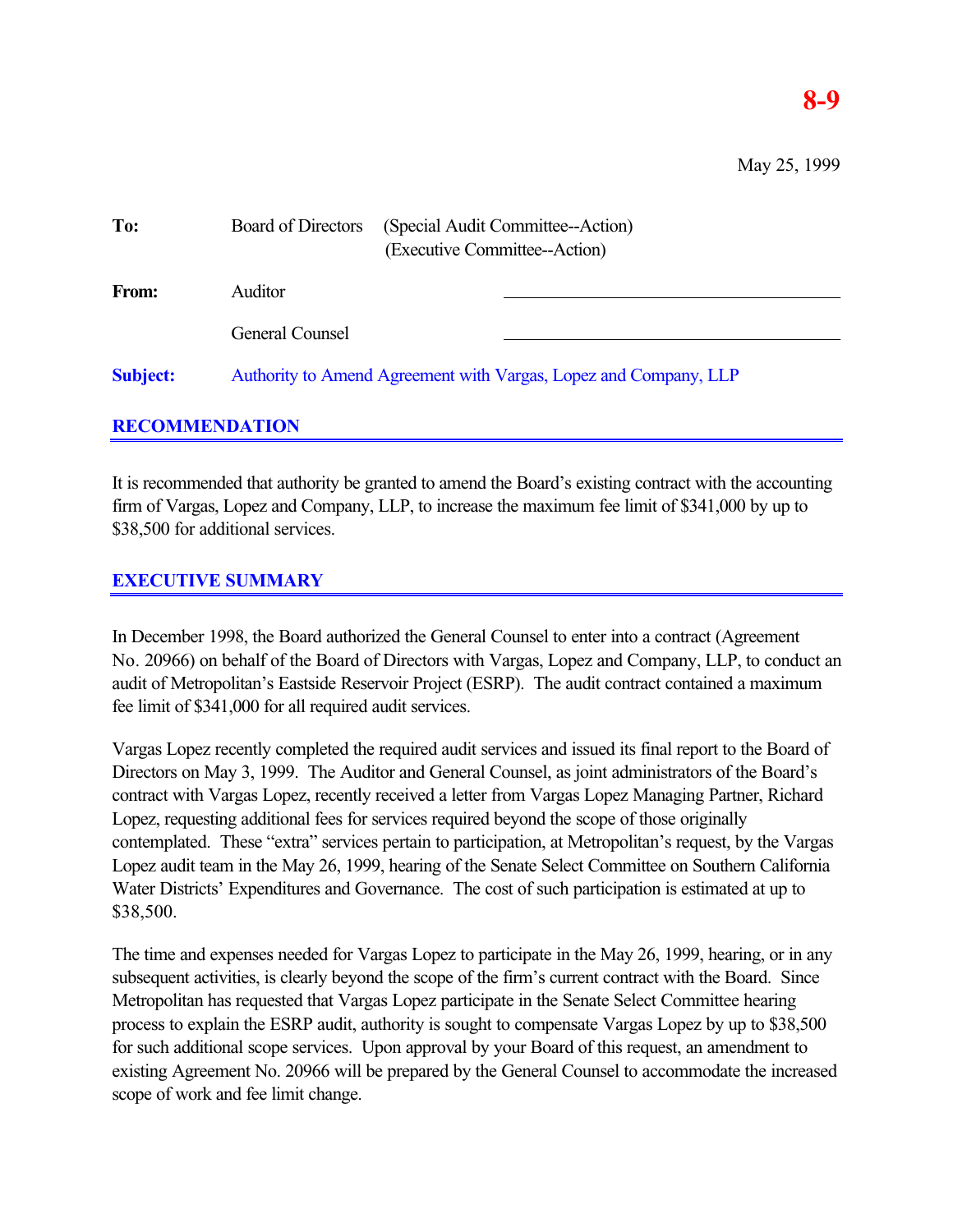In December 1998, the Board authorized the General Counsel to enter into a contract (Agreement No. 20966) on behalf of the Board of Directors with Vargas, Lopez and Company, LLP, to conduct an audit of Metropolitan's Eastside Reservoir Project (ESRP). This engagement was the result of the Board's action on October 13, 1998, directing that an external audit be conducted of total ESRP costs to date and a projected budget overrun of approximately \$220 million. Vargas Lopez was selected by the Board's Special Audit Committee through a competitive process. The scope of the firm's audit was also approved by the Special Audit Committee based on input from the Board's Transition Team. In approving the Vargas Lopez audit plan on January 19, 1999, the Special Audit Committee established a contract maximum fee limit of \$341,000 for all required audit services. This amount represented an increase of \$41,000 over the amount initially estimated by the firm in its proposal to perform Metropolitan's ESRP audit.

Vargas Lopez recently completed the required audit services and issued its final report to the Board of Directors on May 3, 1999. Pursuant to the terms of Agreement No. 20966, representatives from Vargas Lopez (and its subconsultant PinnacleOne) made various presentations to the Special Audit and Executive committees, as well as management. Essentially, with issuance of the final audit report and presentations to the Board of Directors, Vargas Lopez completed its services requirements under Agreement No. 20966.

The Auditor and General Counsel, as joint administrators of the Board's contract with Vargas Lopez, recently received a letter from Vargas Lopez Managing Partner, Richard Lopez, requesting additional fees for services required beyond the scope of those originally contemplated. In essence, Vargas Lopez has been invited to appear at the May 26, 1999, hearing of the Senate Select Committee on Southern California Water Districts' Expenditures and Governance by the Committee Chairman. Metropolitan's Board Chairman and General Manager have both requested that Vargas Lopez participate fully in the hearing by presenting an overview of the ESRP audit and responding to questions on the audit from the Select Committee. Accordingly, Mr. Lopez and several members of the team who were involved in the audit have been working since late April to prepare for an eventual Senate hearing presentation. The time and expenses needed for Vargas Lopez to participate in the May 26, 1999, hearing, or any subsequent activities, is clearly beyond the scope of the firm's current contract with the Board. Therefore, authority is sought to amend the firm's existing contract to compensate Vargas Lopez and its subconsultant for such additional services as may be necessary and appropriate using the same billing rates in the existing agreement.

In a letter dated May 14, 1999, Mr. Lopez estimated that the fees for these "extra" scope services will range from \$25,000 to \$35,000, plus nominal travel expenses of up to \$3,500. Mr. Lopez also stated that, based on audit work to date, the maximum fee limit for all required services of \$341,000 has been reached. A subsequent review of the firm's billings through April 30, 1999, has confirmed this statement. Mr. Lopez also indicated that the firm has actually incurred over 200 hours of audit time in excess of that subject to compensation under Agreement No. 20966.